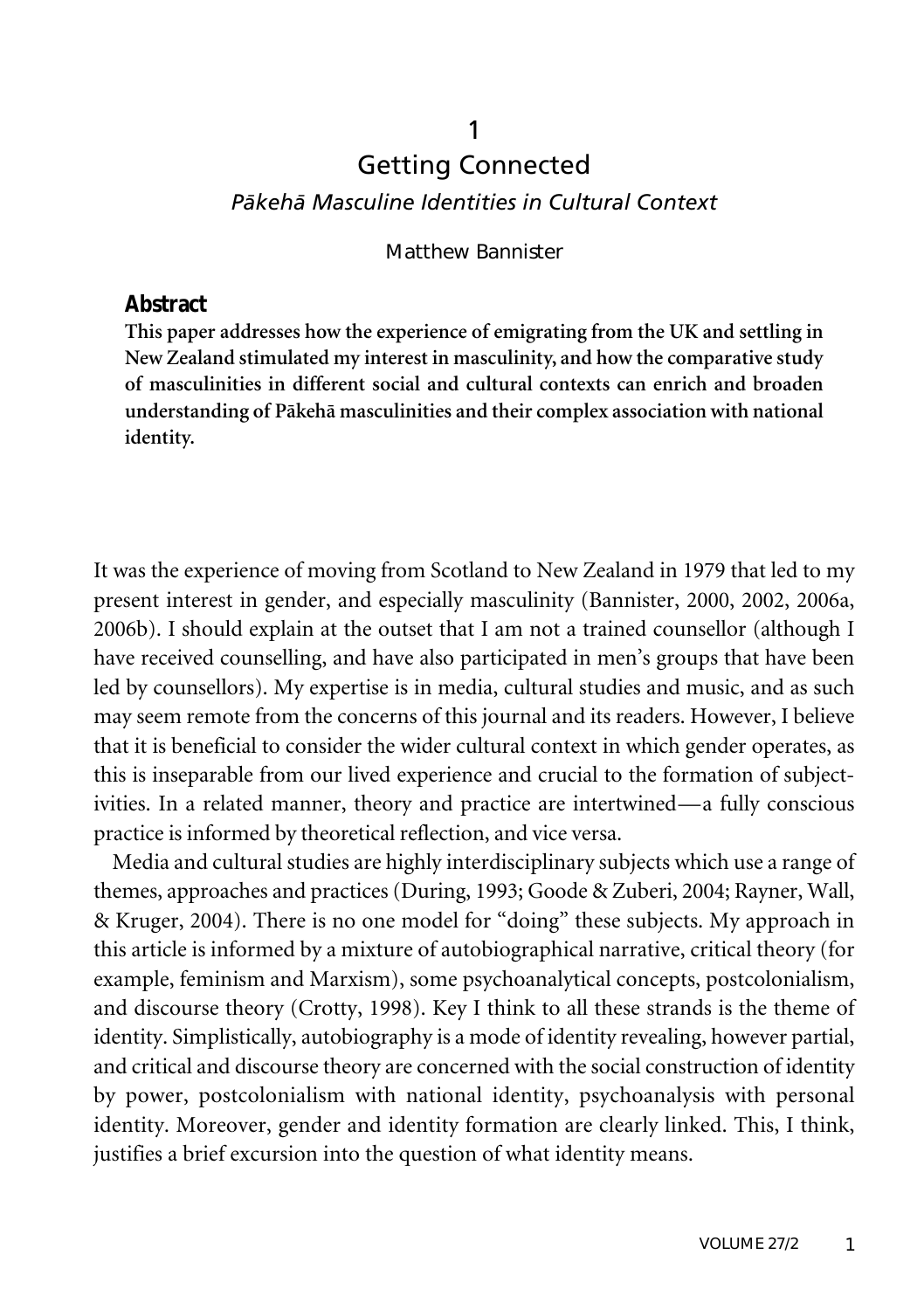## **Identity**

In my research area, there seem to be two dominant formulations of identity, one of which basically critiques the other. The first, which seems closest to a commonsense definition, broadly follows from Descartes' formulation "cogito ergo sum"—I think, therefore I am. This posits identity as essentially separate and distinct—a knowing "self ", a single, unique, autonomous individual who has the power through reason to control his or her environment and self (Benjamin, 1988, pp. 192–193; Brennan, 2004, p. 4, p. 94). Freud was probably the first to significantly challenge this view through his discovery of the unconscious. However, some have argued that Freud's quasi-scientific, diagnostic approach remains overcommitted to the idea of the individual existing in opposition, rather than in relation, to broader social process emphasising tensions and relations within rather than between individuals (Benjamin, 1988, p. 29).

In contrast, there are a number of approaches which stress instead the relational nature of identity; i.e., how it is constituted and shaped by environment. For example, the perceptual or phenomenological tradition holds that our presuppositions about people, objects and situations affect our experience (intentionality, a phenomenological concept which holds that subject and object are mutually constitutive rather than isolated monads) (Crotty, 1998, pp. 44–45; Laing, 1965; Lecky, 1945; Purkey & Novak, 1984). Emotionally and intellectually, humans are beholden to how we are seen and valued by others (or not). If these experiences are negative, humans do not develop "ontological security", i.e., a positive and consonant self-concept (Laing, 1965, p. 39).

Postmodern, social constructionist and discourse analysis go even further by positing a multiple, dependent, fragmented subject (Bell, 2004; Hall, 1996). They argue that identities are not fixed but in a continuous process of constitution through interactions with environment, culture and power. Identities are not selves but subjects, the connotative difference being that the latter implies something that is not discrete or bounded, but is continuously impinged on and reshaped by social processes. In its most extreme form (e.g., Foucault) the human subject is primarily a product of external power relations—not a producer of discourse, but rather produced by it (Foucault, 1984).

Overall, the suggestion is that identities are produced and shaped in culture; that we are born into a set of social processes that both define and arguably limit what we can know and experience (Crotty, 1998, pp. 52–56). Culture here is understood mainly as sets of learned codes such as languages (written, visual, aural) and learned behaviours (social conventions) through which we interpret the world. Obviously this leaves out material production, but material production is also symbolic—that is, all objects are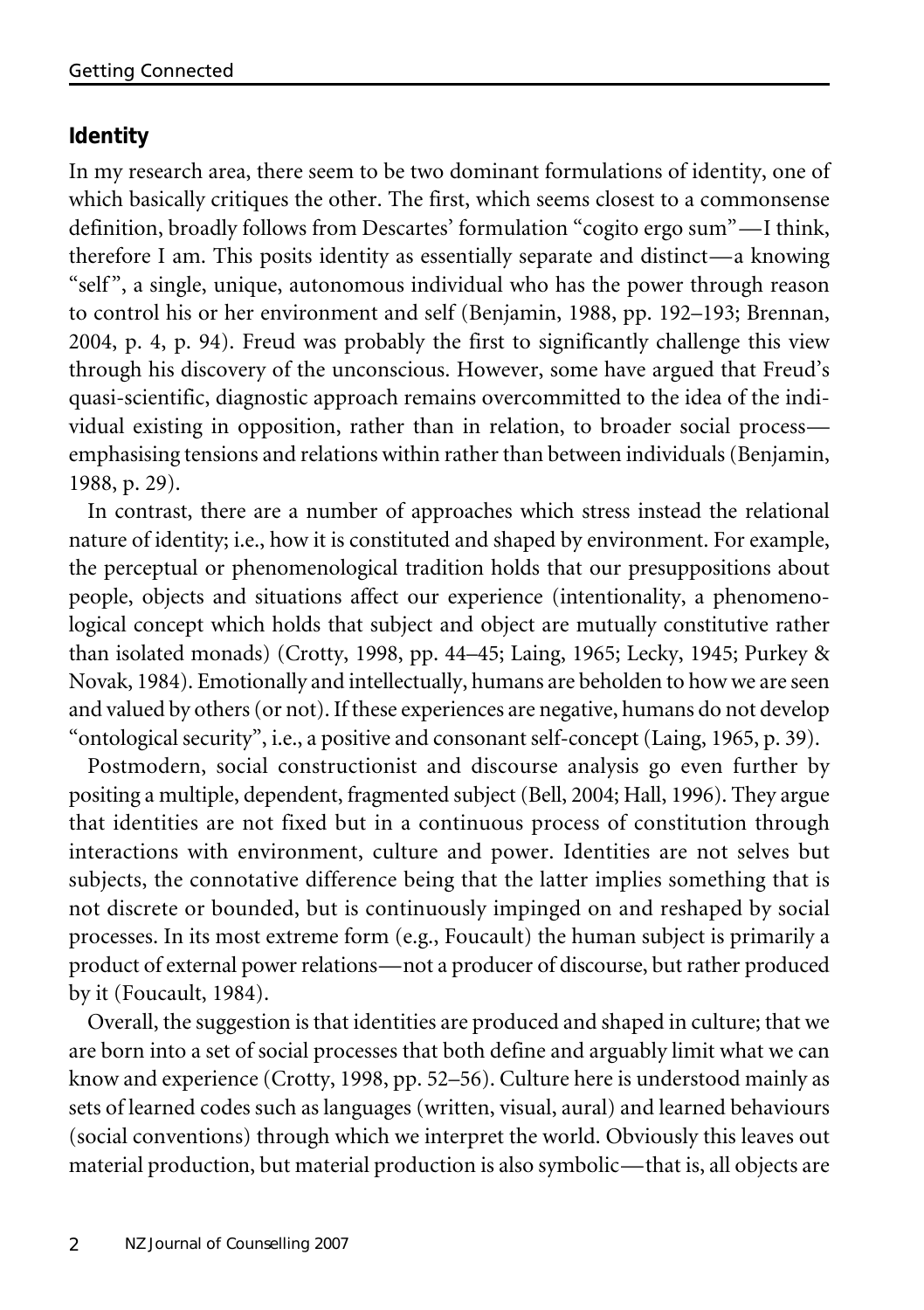also interpretable (Williams, 1983). Culture is thus both around us and in us. There is no exterior point; we cannot "stand outside" culture.

Our interpretations of culture are therefore conditioned by the fact that we are always/already part of the thing we are interpreting. However, in the postmodern world, our cultural experience is further complicated by the fact that we are no longer shaped by only one "native" culture: mass media expose us to a vast range of cultural codes, signs and information. Moreover, people now enjoy an unprecedented mobility; they are continually moving between different cultural environments, both virtually and literally. Kiwis who go on their "big OE" may never come back, so are they still Kiwis? Multiculturalism challenges received ideas about what "national" identities might mean today.

Emigration and globalisation are two prominent themes in postmodern thought about identity (Bhabha, 1994; Perry, 1998). In a global environment where people, commodities and media are in continuous flow, is the notion of single, individual, "authentic" self still relevant? I offer both New Zealand and myself as examples, the former a colony of the British Empire, with people heterogeneously and contestedly juggling indigenous, European, Polynesian and Asian heritages, surely an identity project in progress. My own experience is that of being born into Scottish middle-class suburbia (although my parents were English), groomed as an intellectual/bureaucrat by the Scottish education system, then cast into an environment that was disdainful of my accomplishments. Initially thinking of myself as British, now, 30 years on, it is as a "Kiwi". How do such profound changes in our ontology occur?

Finally, gender itself is a player in this identity debate. Generally, the unitary concept of rational self is annexed to patriarchy, as implying the superiority of reason over feeling, of civilisation over nature, self over nature, man over woman (Humm, 1995, p. 163). Correspondingly, poststructuralist accounts tend to conform to a feminist perspective of deconstruction of the fixed identities, universal truths and grand narratives of masculine, Western thought (Butler, 1990). "Feminist theory has … exposed the mystification inherent in the ideal of the autonomous individual … based on the paternal ideal of separation and denial of dependency" (Benjamin, 1988, p. 187).

Nevertheless, this construction of masculinity as independent of circumstance remains a central feature of Western culture—whether it's Hollywood action heroes, All Blacks, Kiwi blokes, or more broadly the intellectual power of science and rationality to exploit nature and transform the world according to human desire. The implication is that masculinity is above or beyond criticism because it is allied to necessity, to progress, or to eternal or natural features of our environment (the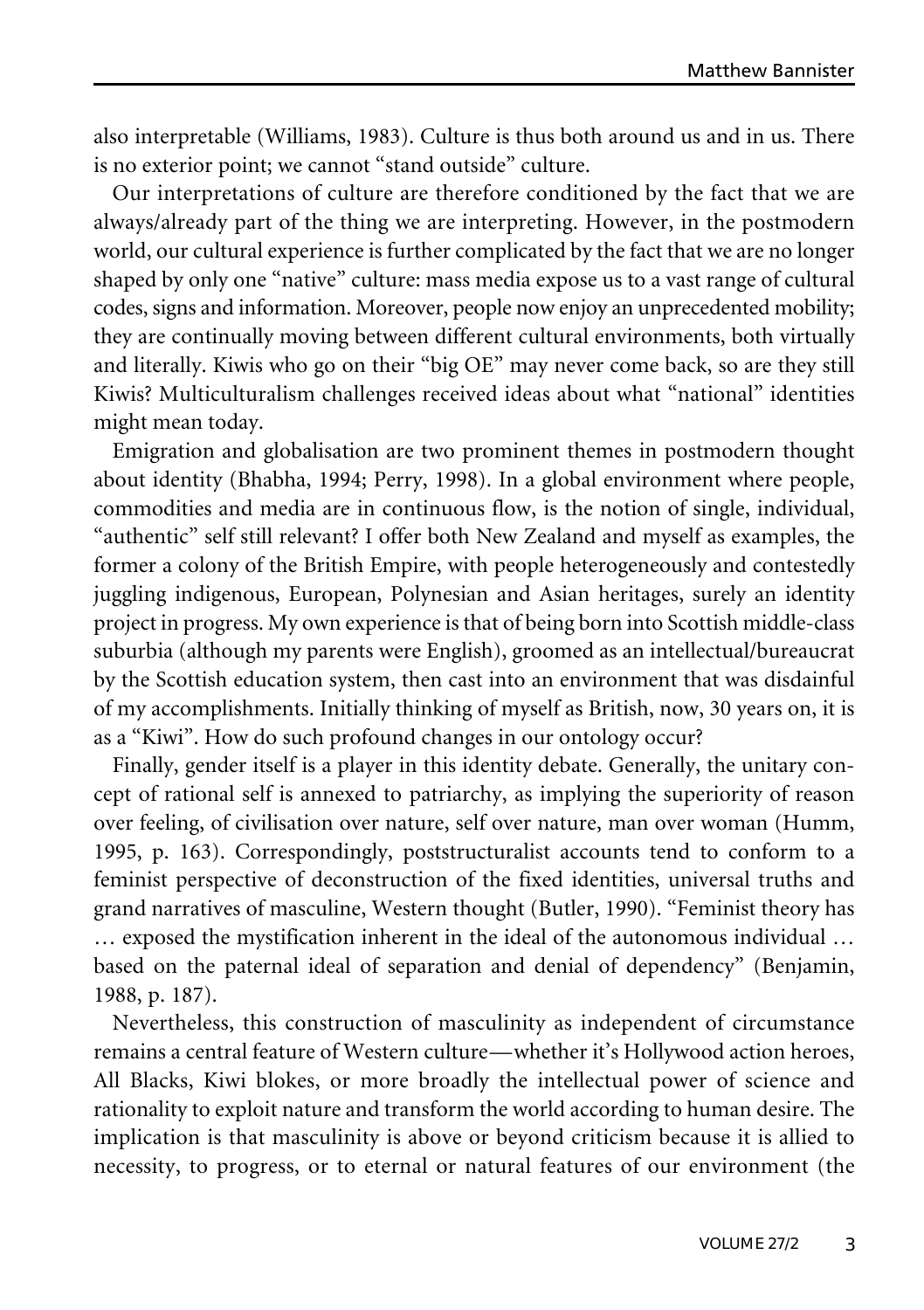association between the Kiwi bloke and the NZ countryside, for example). However, my experience and argument suggest that this appearance of naturalness or universality is a social construction, albeit one that is managed differently to some degree in different times and places. To be consistent in terms of this argument would demand that I myself locate what I mean by masculinity in terms of my own life experience.

### **Subjective positioning**

I grew up in a middle-class household in Scotland. Both my parents had university degrees in science and my father was an academic. Both came from lower-middle to working-class backgrounds. We were an "upwardly mobile", nuclear family, living far away from our extended families. My father, a "scholarship boy" (Hoggart, 1957, p. 238), had few male friends, worked hard, and left the emotional and practical management of family affairs to my mother. Hence, I grew up with an absence of contact and interaction with men, a problem unfortunately exacerbated by my father's extended illness with cancer, which he contracted when I was seven (he recovered). At the same time, the emotional atmosphere of my home was reserved (there was no discussion of my father's condition). I was encouraged to pour my energies into schoolwork, and intellectual achievement became the main index of my self-esteem, soaring or plummeting according to how I did in examinations.

A key factor in my interest in gender was the strong matriarchal streak in my family background. Certainly in my home, women (mothers) were the dominant figures, and this also seems to have been the case with my father. This meant a degree of respect for and even fear of women, and a strong intolerance of what would now be called sexism. In the public world, things were different, and this tension between a feminised domestic and masculinised public sphere, equal in importance, but sometimes totally in conflict with each other's values, has had a profound impact on me, and arguably led towards my present research interests (Holter, 1995). Of course, this tension can also be seen as a problem in gender relations more generally. It is not just that the public sphere values different things—career, achievement, fame—but that men especially may find themselves having to balance two profoundly different worldviews; for example, a "politically correct" set of values in relation to the kinds of opportunities men are commonly afforded in the "world out there", or what Connell has referred to as the "patriarchal dividend" (1995, p. 82).

"Masculinity" as such was not a subject to which I gave much thought. Discussion or experience of it waslacking in my home, and seemed similarly irrelevant in the broader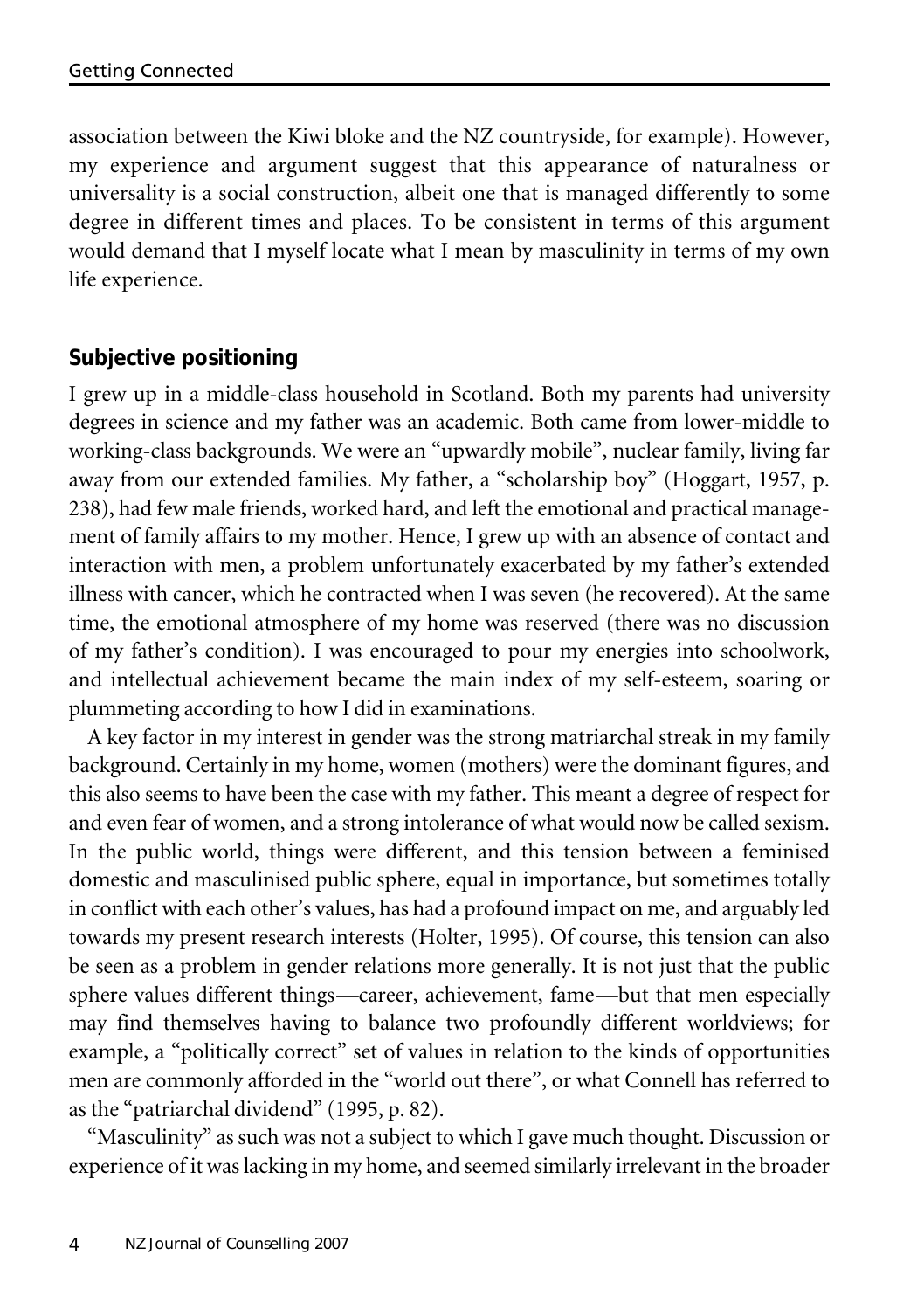social environment. When British culture considers "men", it is usually in terms of the bad behaviour of the lower classes—of "hard men" (Scottish slang for working class yobs), football hooligans, pub drunks and the like. Masculinity had nothing to do with middle-class people like me, it seemed. (Of course, second-wave feminism also often focused on precisely these stereotypes of male deviance and violence, but in the process overlooked the class basis of such definitions [Brownmiller, 1975].)

The Scotland I knew was a class culture, with a strong division between the middle class, which placed a premium on intellectual achievement, and the working class, which emphasised sport. Even though sport did interest me, it seemed obvious that working-class people (boys) were better at it, as we middle-class boys were regularly reminded when our school soccer team was thrashed by teams from "rougher" areas. Gender was not such an issue: I attended a comprehensive (co-ed) school in Scotland, so I was reasonably used to mixing with girls. Leisure activities such as discos were generally mixed (in gender and also class to some degree). At discos, we drank soft drinks and danced to the hits of the day, waiting eagerly for the later part of the night when there were slow dances and physical contact.

When I arrived in NZ at the age of 17 (in 1979), I went to a single-sex state school (single-sex state schools did not exist in Scotland). Although I could have gone to a co-ed school, I was told that they were intellectually "slack". So I moved into an almost exclusively male domain—there was only one female teacher at the school. The culture of the school was very different to Scotland. Masters wore gowns, and school uniform standards were strictly enforced. Caning was common. Rugby was the measure of status, and although as a seventh former I could largely ignore the school hierarchy, it was clear that junior students were regularly bullied and that the masters tacitly condoned this. Almost every desk in the school was covered in crudely carved penises, which the headmaster at assembly euphemistically referred to as "Zeppelins". The boys' main leisure activities, as I understood it, focused around driving their parents' cars to parties (although many had their own cars), drinking ("sinking piss"), vomiting ("chundering") and sex—"rooting sheilas" from the girls' school down the road. One boy claimed that the Rector (headmaster) was a "ram" who kept unruly (meaning liberal) teachers in line by "rooting their wives."

I also saw evidence of a distinctively masculine culture operating at the level of national politics. Although nominally a democracy, the country seemed to be run by one man, Prime Minister Robert Muldoon, who made regular pronouncements about the state of the country, excluded journalists from press conferences if he didn't like their angle, and inveighed against "trendy lefties" (intellectuals), "beady-eyed" feminists and "radical" Mäori. His bullying style of personal debate didn't seem to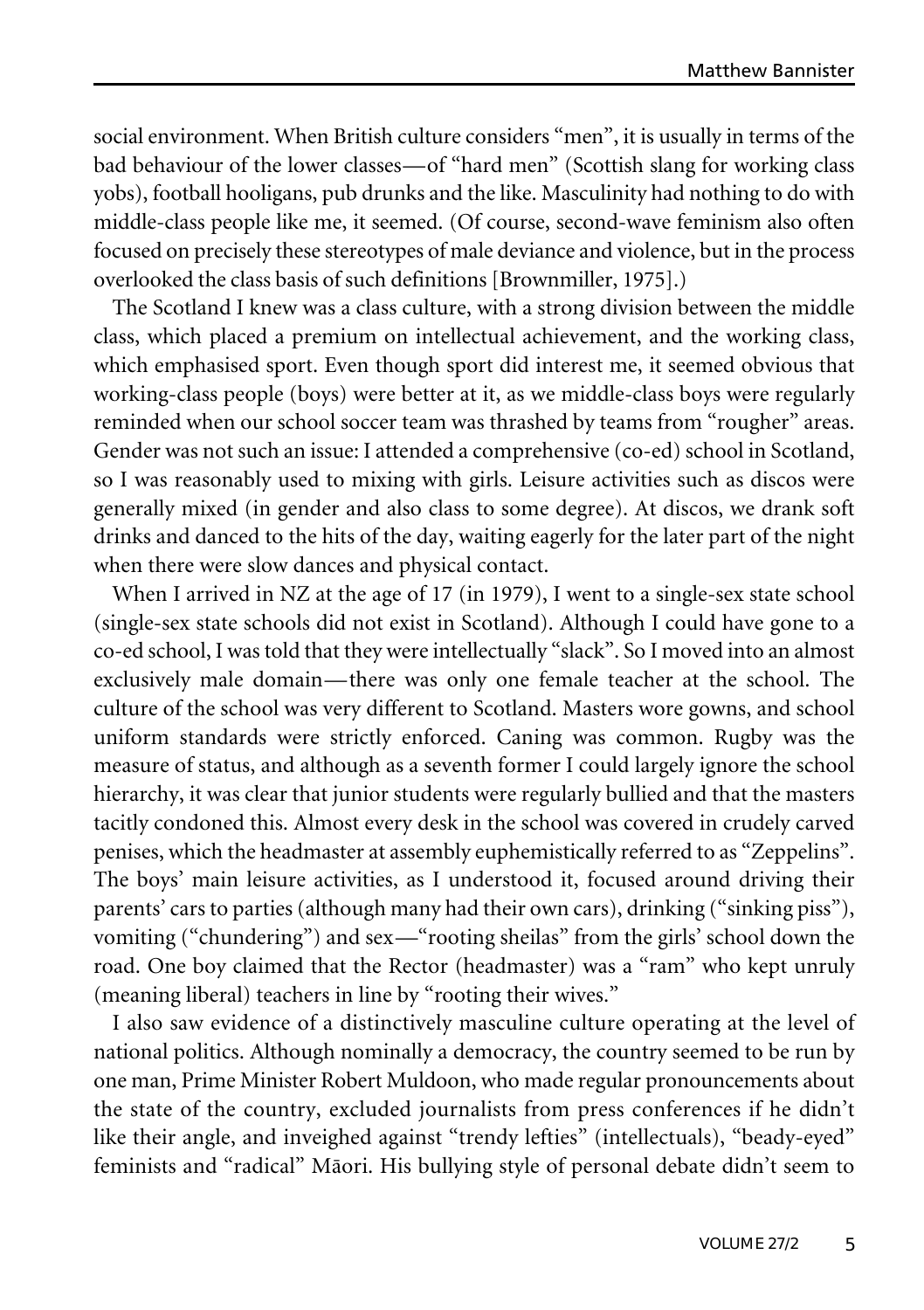focus on issues at all but on personal invective, especially against the Leader of the Opposition, Bill Rowling, who seemed to be universally regarded as a "wimp". This kind of ad hominem approach was not a feature of UK politics to the same degree. There was a much more developed tradition of public debate, and intra-party dissension on issues, for example, was tolerated as part of the democratic process. Of course, there is also a class element in this: UK middle-class "refinement" forbids the kind of "in your face" intimidation that Muldoon used.

New Zealand's egalitarianism, although in one respect clearly an attempt to escape from the limitations of the British class system, seemed to apply mainly to white Päkehä men. It was not so much a belief in equality as a belief in sameness: to be a bloke, you needed to act like other blokes, play sport etc. (James & Saville-Smith, 1994). (I have used Päkehä to refer to the dominant ethnic group in NZ—white English-speakers of European, mainly British, descent. I am aware that this usage is not accepted by all [Bell, 2004; King 1985, 1999].) "Being a man" seemed to have a special importance in NZ that it didn't have in Scotland. In NZ, one central iconography of masculinity seemed to dominate the landscape: "the Kiwi bloke" (Law, Campbell, & Schick, 1999, p. 15), whereas in Scotland there is no comparable unified figure, probably because of the class basis of that society. Perhaps it is further possible to suggest that if, in the UK, class divisions are the central ideological structure, in NZ gender occupies a similar position (James & Saville-Smith, 1994). From my point of view, this was all rather difficult, because I was clearly lacking in the kinds of masculine accomplishment that NZ society valued. I felt like the "New Chum", a stock figure in early colonial literature denoting the effete intellectual who is comically inept in frontier society (Phillips, 1987, p. 24).

But perhaps what was most confusing for me was the encounter between the strangeness of my new position as an outsider and the familiarity of many of NZ's cultural institutions—the school with its public-school atmosphere, neo-Gothic spires, hierarchically ranked classes and memories of British Empire, the surfeit of UK programming on TV, the plummy voices on the radio—it was all familiar, yet strange. My British middle-class upbringing viewed intellectual power and achievement, and perhaps also to some degree artistic ability, as supreme. They were the cultural capital that gave me "the edge". Certainly these abilities were still useful to me. I sailed through university with 1st class Honours, and then got a scholarship for a PhD. Such achievements were not much valued in everyday NZ society; on the other hand, they did "work" insofar as they (eventually) helped me find a "good" job, etc. This kind of contradiction between popular and institutional values is one that demands further investigation (see "The colonial legacy" below).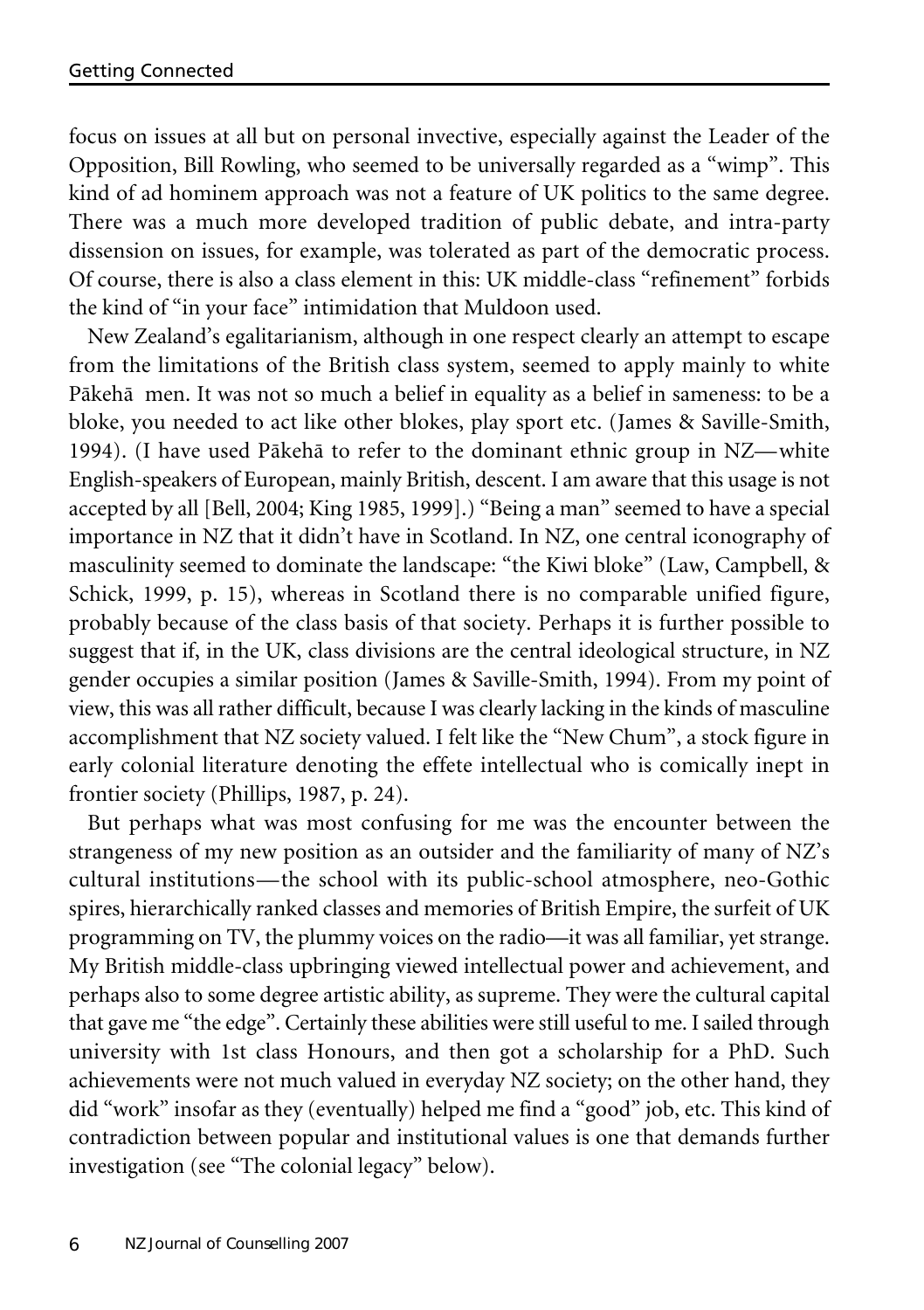I also had some ambivalence about my learned abilities and cultural background. For example, my father was an academic, but he didn't seem particularly happy. I resolved not to follow him (well, not immediately), so I gave up university and became a rock musician. (In fact, I pursued both interests together for some years, as student life is not necessarily incompatible with playing rock music.) I imagined that music would allow me to escape the strictures of NZ society (by becoming successful), as well as those of my family background. I was wrong. Rather, it forced me to engage at closer hand with the culture I was trying to escape.

Rock music is played mainly in pubs, which are a bastion of NZ male culture. Secondly, the rock music world was not the carefree bohemia I had imagined. Punk rock, which was the dominant force in the music world I was engaged in, actually had a lot of similarities with NZ male culture: it was based around white males, generally valued toughness, rawness and spontaneity, was generally anti-intellectual, and was intolerant of effeminacy (Bannister, 2000). At the same time, the experience of touring the country, playing to audiences that ranged from drunken university students to stoned meat workers, getting lost, having the van break down on remote country roads, sleeping on other people's sofas and floors, being chased by Christchurch bootboys—exposed me to a far wider range of NZ culture than would have been the case if I had followed the conventional academic route of going overseas to do postgraduate study. It furnished the raw material for my PhD (20 years on) on Päkehä masculinity and NZ rock music (Bannister, 2002).

Initially my motive was critical. Many studies of rock and pop culture emphasise resistance—that is, the ways in which they can provide alternatives to dominant social values (subcultural studies; for example, Hebdige, 1979). In my view, NZ rock culture was remarkable mainly for the ways it conformed—from pub rock with its boozy camaraderie and suspicion or objectification of women, through to punk and alternative rock, which claimed a kind of political correctness through their allegiance to groups like university students, or fashionable causes like Rock Against Racism and Rock Against Sexism, but were in fact as intolerant and homophobic as any travelling rugby team.

These attitudes seemed reinforced by NZ provincialism—suspicion of difference, of outside influence, a defensive insistence on uniqueness which to me belied a broader anxiety that local culture did not measure up when viewed from abroad. And it was not difficult to link this to masculinity in the form of homosociality, which is precisely an insistence on conformity and a demonisation of Other, usually foreign or feminine influences (Sedgwick, 1985). Neither was it difficult to find evidence of isolationism in other forms of NZ culture, from the tough masculine provincialism of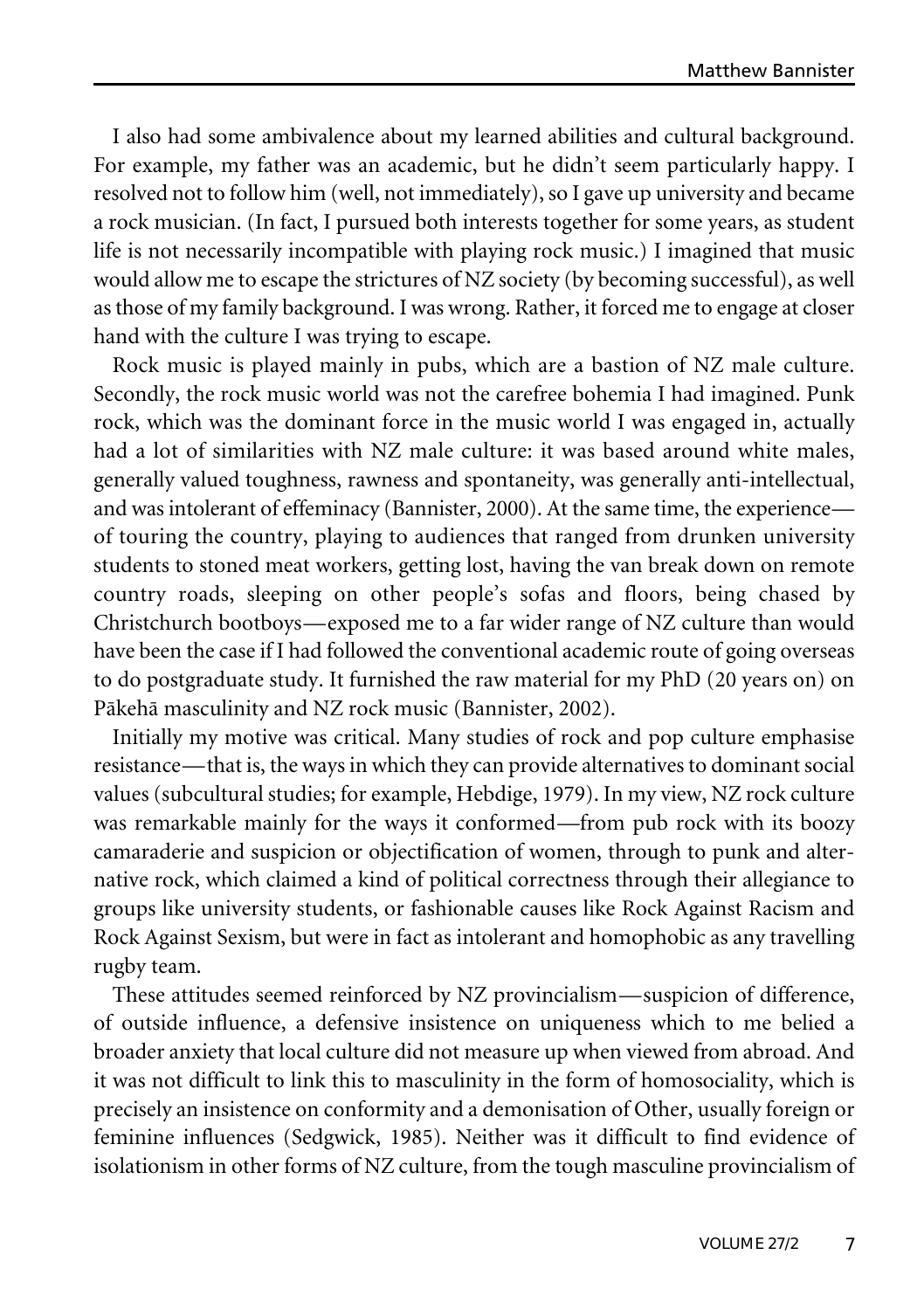the "sons of Sargeson", those mainly male writers who had formulated a NZ identity based around accounts of rural working men, "the good keen man", the "man alone" (Mulgan, 1960) which fed directly into the myth of the "Kiwi bloke" to the harsh minimalist modernism of Colin McCahon's painting (Baxter, 1955; Wevers, 1991). All these ideologies seem to fit with a model of NZ identity that essentially viewed itself as unique, separate, impermeable to foreign influence, isolated from the rest of the world—i.e., the very masculinised view of the self as separate and autonomous that I set out above. We all know the saying "no man is an island" (Donne, 1624); it seemed to me that Päkehä NZ culture was trying hard to disprove it. But why? Answering this question helped me start to understand the strange mixture of foreignness (especially Britishness) and the local that characterises Päkehä culture.

## **The colonial legacy**

Researching local history, I found myself revising and critiquing its dominant discourse, which is of the emergence of NZ as a nation (Belich, 2001; Gibbons, 2001; Sinclair, 1959, 1985). What was repressed in these accounts was another story, one that challenged a simple "identity" thesis: how deeply dependent NZ had been on the UK, culturally and economically, an association that only really began to unravel when Britain joined the EEC (Belich, 2001; Perry, 1994, pp. 41–46). And this goes back to NZ's colonial history as a part of the British Empire, mainly useful for supplying raw materials, primary produce and manpower, that is, the functions of a working class (albeit one outside the national boundaries).

Päkehä men, it seemed to me, acted the part. They exhibited the characteristics of a working-class group, taking pride in teamwork, and physical and technical accomplishment, disparaging intellect, being "matey" and suspicious of effeminacy. When there was a war, NZ supplied men to fight—in popular discourse, the memory of Gallipoli remains central to the idea of NZ's "coming of age" as a nation. In peacetime, NZ supplied meat, wool, timber, dairy and other agricultural products. In Marxist terms, NZ functioned in the British Empire as a kind of rural proletariat, and there is a body of thought, world systems theory, that sees colonisation and imperialism as precisely an extension of capitalism beyond national boundaries, a project that continues today as a major aspect of globalisation (Wallerstein, 1974). The concept seems to knock against the idea (or really, ideology) that NZ is or was a classless society. But perhaps this was because the real source of power, the real ruling class, was somewhere else—i.e., in Britain. Viewed in this light, Päkehä masculinity starts to look less like simply a dominant group (although they may function in that way in a local context) and more like a bit player in a global network of power relations. And the ways in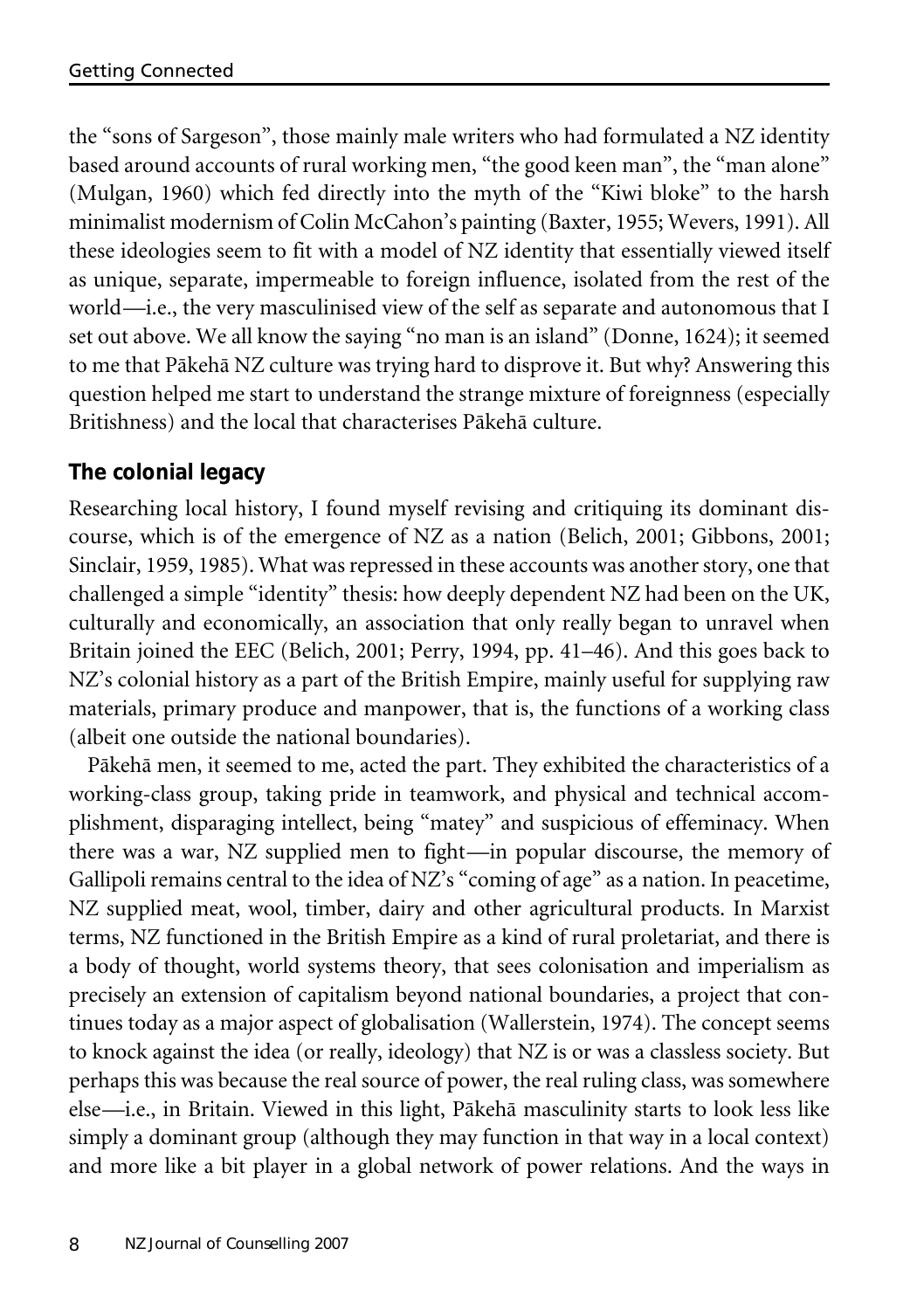which Päkehä men are supposed to behave show not so much "Kiwi pride" as their acceptance of a subordinate position as the workhorses of Empire.

It is worth considering here that the history of NZ/UK relations has also been one of exploitation. In a colonial network, manpower and natural resources are exported and transformed into high-end products, which are then exported back to the colonies at a profit. Chief among these products is culture, which cements the grip of the ruling group by reminding the colonials who's best, and also has the bonus of discouraging the idea that culture (which is essential to identity) is something we can do ourselves. This in turn was confirmed to some degree by my own cultural prejudices—the British middle class typically think of colonials as stupid and uncultured and of colonial life as dull. Hence the cultural cringe—that continual anxiety that Päkehä culture is inauthentic, that it doesn't measure up on the world stage—that is the dark undercurrent to bold pronouncements about "Kiwi world-beaters" (usually in sport). And of course, all this is cemented by the local masculine ideology that holds artistic expression and creativity as effeminate and inappropriate for men: "academics and artists were stereotyped as bearded, sandalled beatniks—failures when it came to the real business of being a man" (Coney, 1990, p. 24).

#### **Men's group**

But it also struck me that if I simply blamed Pākehā masculinity for its perceived shortcomings, I was ignoring the fact that I was myself a white, heterosexual man. So who was I, to point to supposed masculinity in others while disavowing it in myself? This would be to fall into the old Cartesian dualism which says you can separate yourself from the thing you study. An important stage in my change was my involvement in a men's group in Auckland. Although the group was not overtly political or ideological in its aims, it had an implicit ideology of dissatisfaction with the dominant modes of masculinity in Päkehä society, and a recognition that these dominant modes forced men into positions of isolation and mistrust. The main activity of the group was basically to talk about one's emotional life and to foster feelings of connection between men on an emotional level. I found the non-intellectual nature of the group did help me get in touch with my feelings and feel closer to men, which is something I had little previous experience of. On a personal level it helped me to interpret my own experience of coming to NZ in a wider frame of reference.

I joined the group because I felt depressed and isolated from other men. Of course my own upbringing had not encouraged me to feel close to men, and depression is endemic in the male side of my family—both my father and his grandfather—as well as arguably among men in general (Clare, 2000; Real, 1997). It seemed to me that at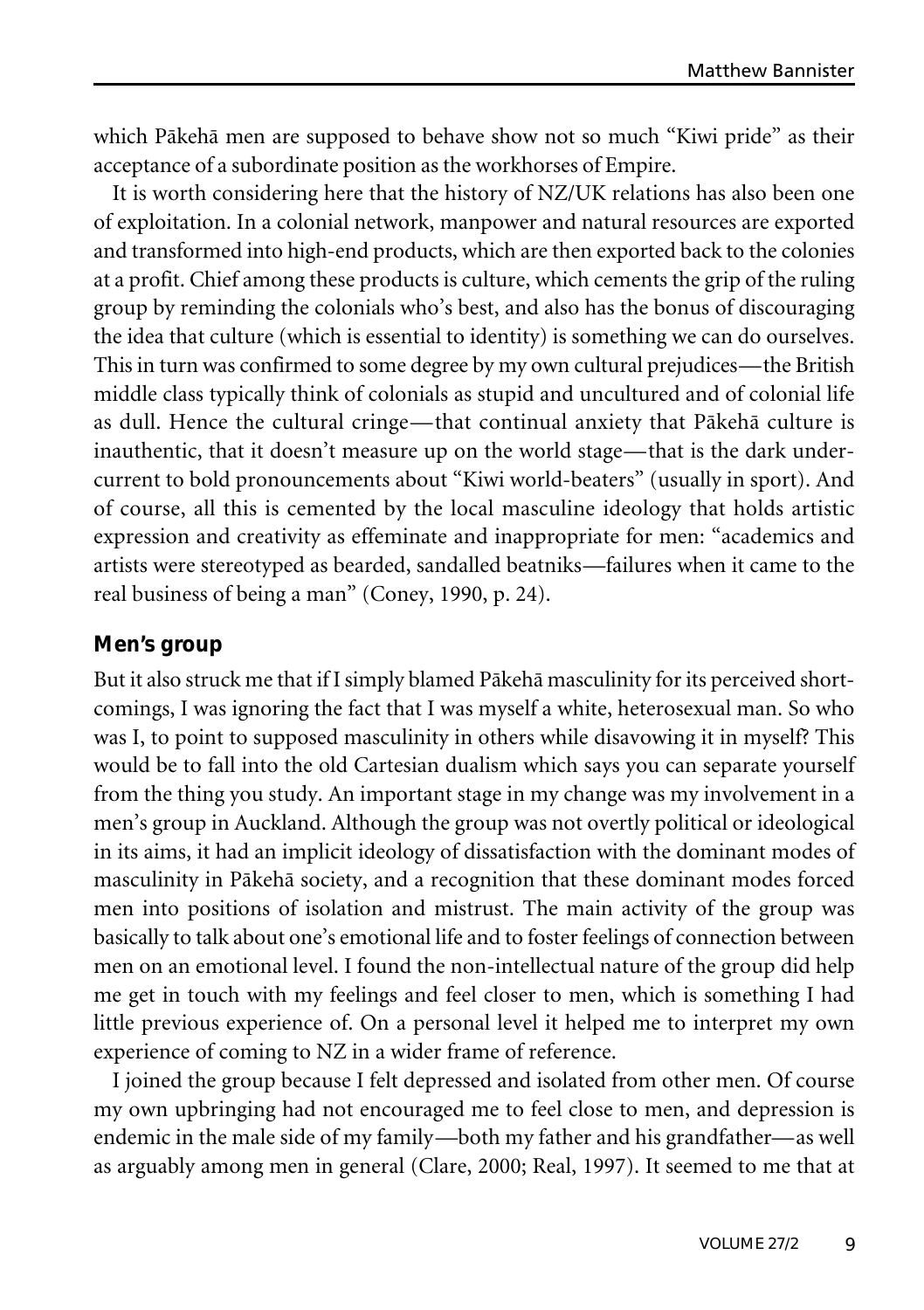the root of this depression was a sense of disconnection. Now clearly the modern world is full of disconnection—from family members, from moving homes (as was considered the norm for academics), from work (Marxian alienation), through TV and mass media. All these can disconnect us, men and women. But I think the problem can be particularly acute for (some) men. For them quite simply to be male is to be disconnected, not in the sense of losing your broadband or Sky TV reception, but by not being in touch emotionally with yourself or the people around you, or having a place where you belong. Connection relates precisely to the "feminine" domestic sphere that is so undervalued in modern life.

There is a large body of theory that deals with the alienating tendencies of modernity. Max Weber, for example, identified "instrumental rationality" which values efficient process and systematisation above and beyond any social end (Benjamin, 1978, p. 36; Horkheimer, 1994, p. vii; Weber, 1970). Weber's main example was capitalism: "an economic system based, not on custom or tradition, but on the deliberate and systematic adjustment of economic means to the attainment of the objective of pecuniary profit" (Tawney, 1970, p. 1e). When conceptualised more broadly as the most efficient means to an end, instrumental rationality can also be applied to other modern discourses such as industrialisation, science and globalisation, and is implicit in the dominant achievement rhetoric of our age: "go for your goals", "target-setting", "rationalisation", etc. Such an approach reduces the complexity of lived social relations and experience to a flat plane marked by straight lines leading to various goals and aims, conflicts and conquests. It concentrates entirely on the public sphere to the exclusion of the private. It has no place for the here and now, but only the past and future. It reduces the world to a kind of phantasm (Benjamin, 1988).

Now it might be argued that the above discussion has little to do with masculinity as we encounter it in our everyday experience. But this is no more than to say that it is highly ideological—that is, it seems natural and normal, but in fact it embodies a set of assumptions that work in favour of the most powerful groups.

*The idea of rationalization forms a bridge between intellectual history and the history of social and economic relations. It describes the essence of modern social practice and thought. It is, in Foucault's sense, a discourse. My argument is that it is a* gendered *discourse, that the instrumental orientation and impersonality that govern modern social organization and thought should be understood as masculine … Thus regardless of woman's increasing participation in the public, productive sphere … it remains … a man's world.(Benjamin, 1988, pp. 186–187)*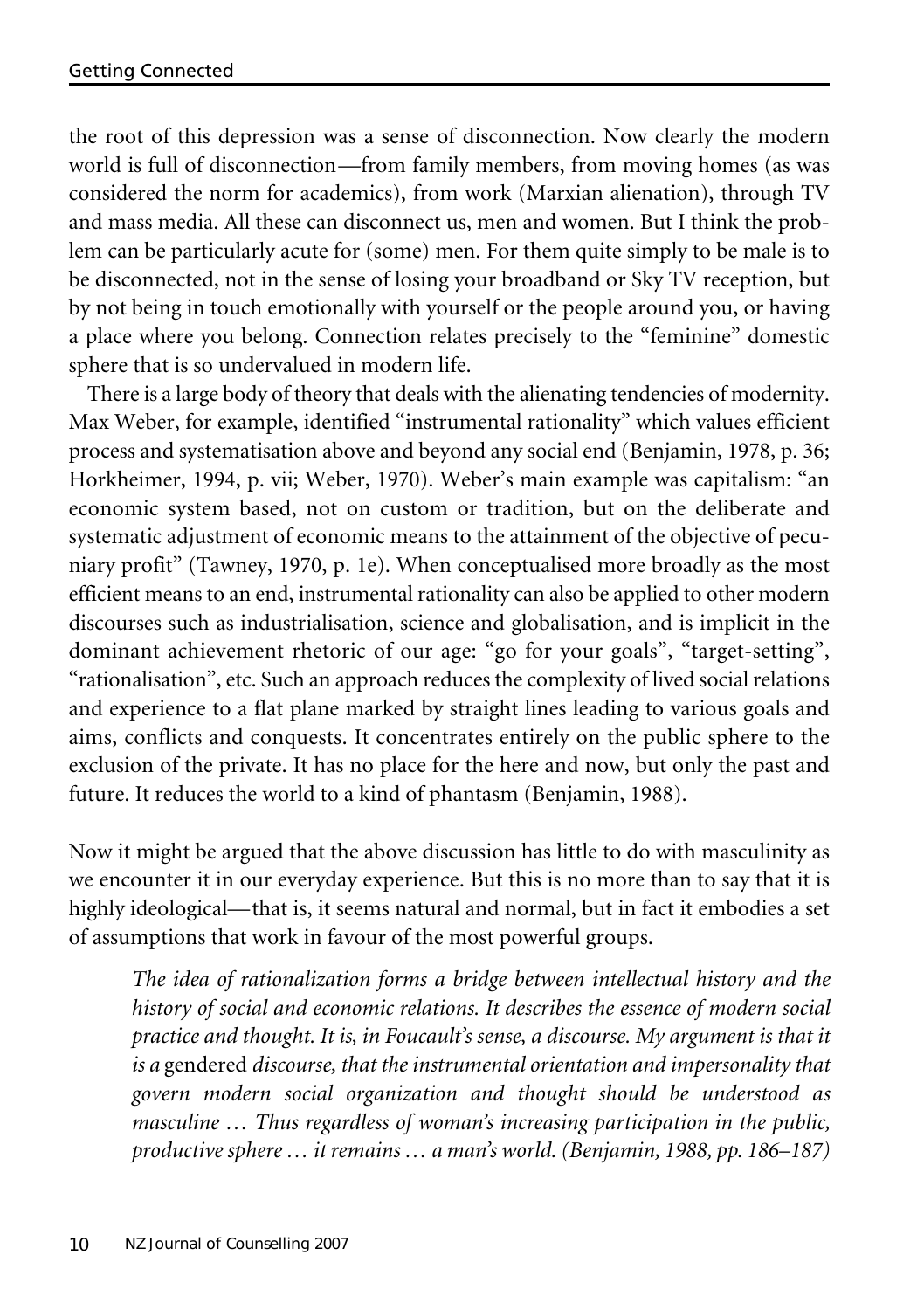The implication is that masculinity in modernity has ceased to be only about the behaviour of men—through its association with discourses of instrumental rationality, it has become apparently objective and universal. "Ultimately, the large historical context, the big picture, is essential for understanding … ethnographic detail" (Connell, 2000, p. 39). "We must pay attention to very large scale structures … the world gender order … hegemony … connected with patterns of trade, investment and communication, and a transnational business masculinity, institutionally based in multinational corporations and global finance markets"; these in turn historically related to Western Imperialist expansion (Connell, 2000, pp. 40–41; Wallerstein, 1974).

Masculinity is a very powerful discourse precisely because it is in some respects invisible. It is hard to study, because it is not an object, but rather a way of seeing. "Most of what has been perceived as universal in the observed system (gender or sex) may in fact have been part of the observing system" (Holter, 1995, p. 102). Conventional empirical scientific studies are not going to tell us much about masculinity because it is part of the methodology employed. Similarly, one can start to suspect that studies of men that focus only on "how men behave"—issues like men and violence, sport, gay men, male bodies—are only showing part of the picture, because they focus on the visible. Secondly, such studies tend to be selective. They look at groups who are relatively disempowered: working class, Mäori, gays. The one group that doesn't get examined is the one that encompasses those conducting the study, that is, the ones who have the power in the first place.

This is relevant to NZ because its history has been shaped by these forces, starting from colonisation. Many of the reasons why Päkehä see themselves the way they do, and even the very idea of, say, "the Kiwi bloke" as a dominant stereotype in oursociety, can be traced back to the kinds of global and institutional forces of money and power that were at work historically in shaping our nation. It could be argued that we are no longer a colony, and no longer have such close links with, say, the UK, in which case we might expect the dominant national ideologies to change. But this has not occurred.

In a 2004 ethnographic and semiotic study comparing concepts of national identity in the US, Australia and NZ for advertising agency FCB, researchers noted the continuing "blokiness" of Kiwi culture:

*When we looked at all the symbols for what is New Zealand … men and women all bought thesame … symbols: rugby,All Blacks, barbecues … gumboots, tractors … In America … the female symbols … apple pie, friendship diaries, are different to the men's. (Jacqueline Smart of FCB, quoted on* Campbell Live*, 2005)*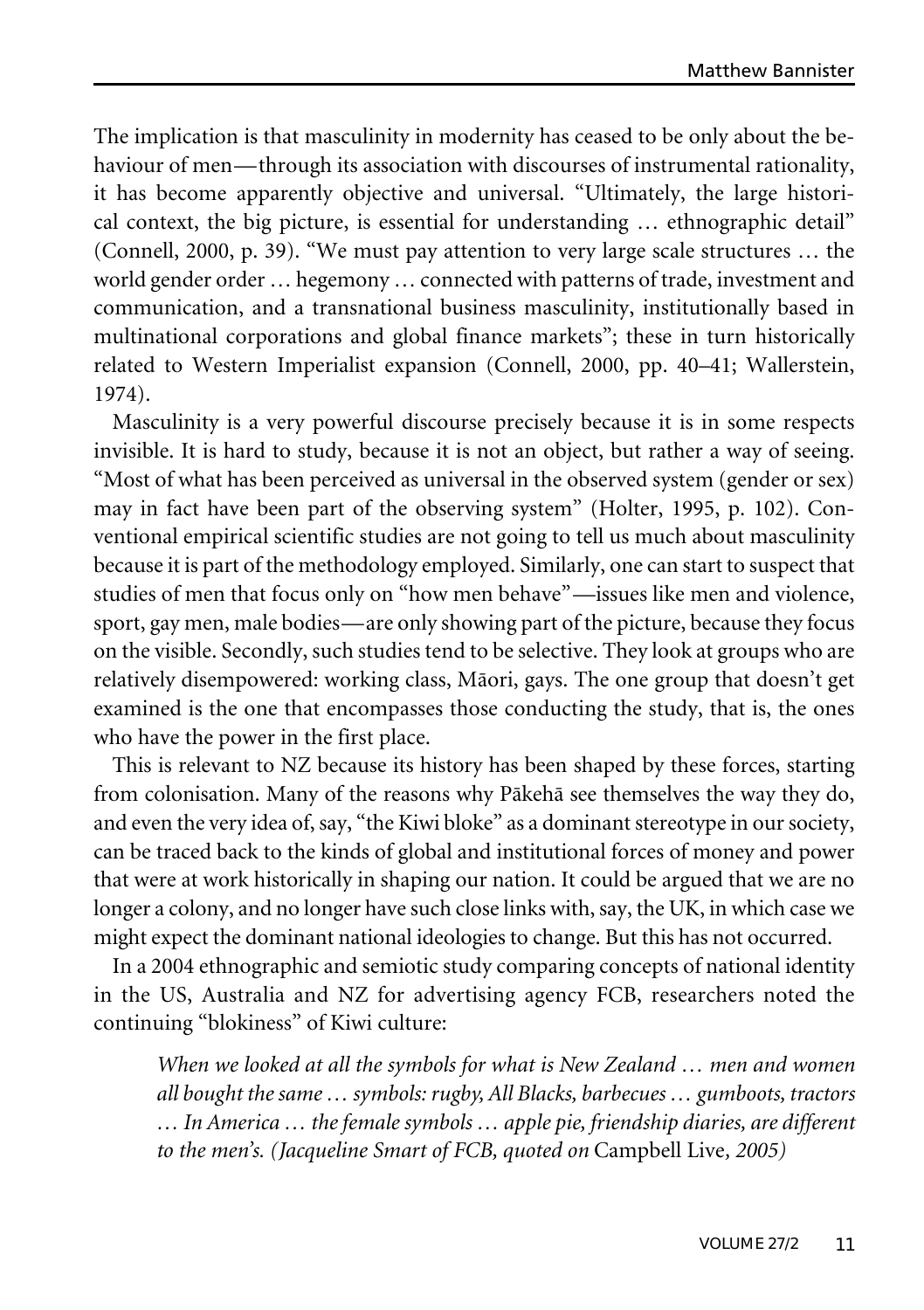"Local" culture—TV programmes, advertising, sport and writing—continues to identify the local with a discourse of white masculinity, even though most New Zealanders live in cities, come from increasingly diverse cultural backgrounds, are not necessarily male, and therefore have little in common with this national archetype (Longhurst & Wilson, 1999; Perry, 1994).

One possible reason for this strange persistence is that the colonial ties of Empire have been replaced by those of global capitalism. For example, advertising (which is ironically the most ubiquitous source of representations of national identity) still draws on a highly selective and often masculinised set of "local" images and ideas, the difference being that the products being advertised generally come from multinationals—Toyota ("Welcome to our World"), Adidas (Sponsors of the All Blacks), McDonald's, TV3 (which is owned by CanWest).

Sky TV's aggressive targeting of a male demographic for its sport channels (and its possible effects on Kiwi households) is an example of how global finance continually influences the local, often in a retrograde manner. As Stephen Turner points out, in an increasingly globalised world, local identities provide a marketing point of difference ("uniquely Kiwi") but usually the identities drawn on are fairly conservative: "New Zealanders do not need to tell each other they are Kiwi, yet they do so all the time, precisely because the integrity of their cultural identity is manufactured for others, and therefore uncertain" (2000, p. 225). One way to challenge this would be to develop different forms of local culture that did not defer to a masculinised model of identity and its connotations, and I think there is some evidence that diversity of representation is more likely when local culture is not left entirely to the free market.

## **Conclusion**

I hope that in this article I have placed men's issues in New Zealand in a larger cultural and historical framework. I have stressed the importance of history, or perhaps more accurately what Foucault would call "genealogy" in the constitution of identities, exploring how and why the identification of masculinity and local identity has occurred (Foucault, 1984, p. 76). I would now question "history" as a term because its implicit narrative element (the need to organise elements into a story) can hide the numerous disjunctures, fissures and even chance circumstances that have informed the production of the "I" that I am now, that "you" or "we" believe ourselves to be. I have shown that masculinities work differently and even conflictually (as in my initial encounter with Päkehä culture), and that what is taken for granted as a universal is specific to a time and place. By genealogising Päkehä masculinities I have not simply "exposed" them as a dominant construct, but rather shown how they are themselves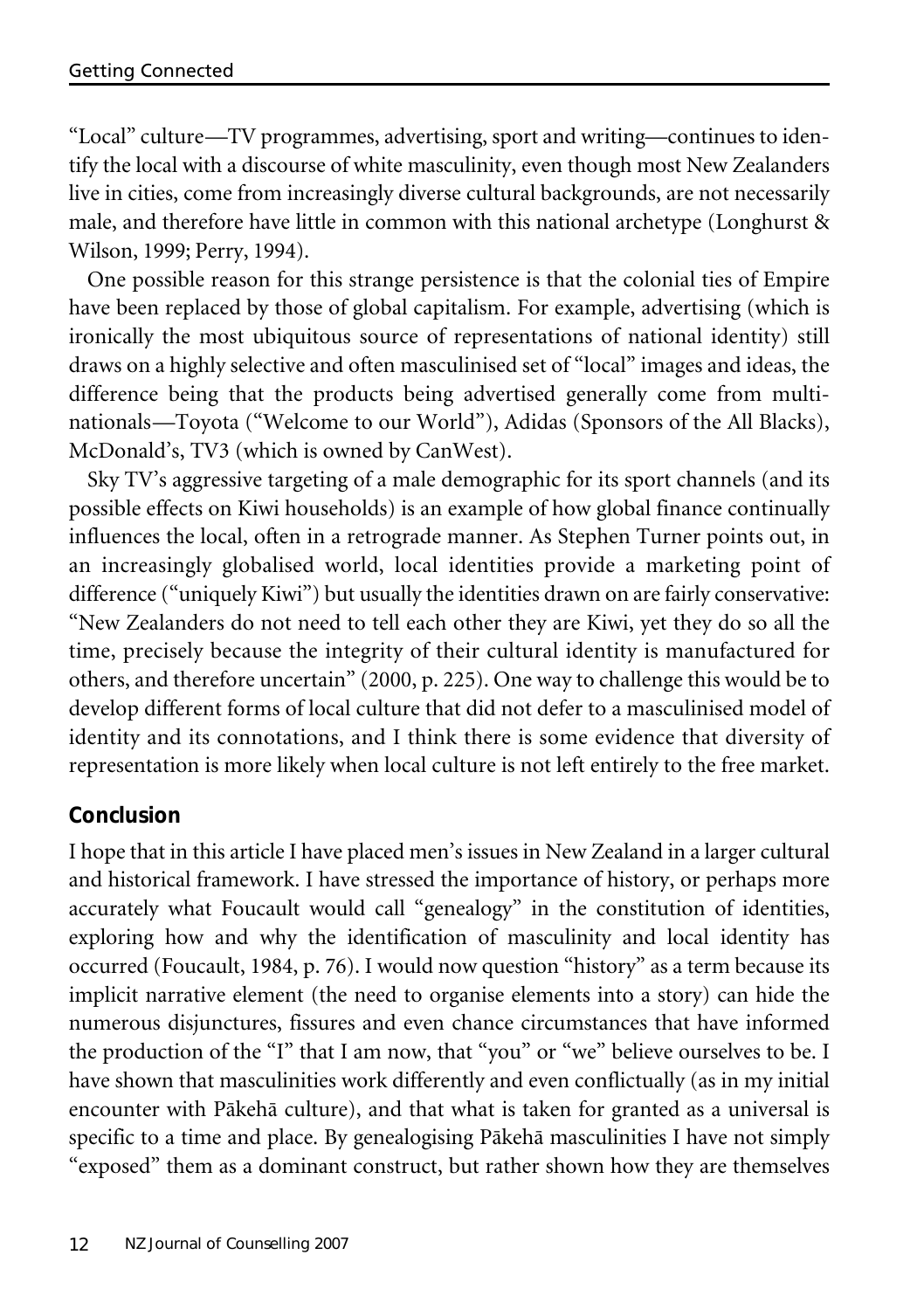dominated. I think this is important, because it reveals how gender is only one element in power relations, and that male "problems" need to be understood and examined, rather than simply condemned.

As Susan Faludi comments on a counselling group for violent men: "there was something almost absurd about these men struggling … to recognize themselves as dominators when they were so clearly dominated, done in by the world" (1999, p. 9). She continues: "the popular feminist joke that men are to blame for everything is just the flip side of the family values reactionary expectation that men should be in charge of everything" (pp. 9–10). Faludi's argument overall is that while global capitalism can be viewed as a patriarchal construct, it actually disempowers individual men (and women of course, but the paradox is the point).

Traditional "masculine" values of hard work (in the public sphere), loyalty to an institution or workplace, pride in physical accomplishment, and collective public action are being increasingly rendered irrelevant in a postmodern global landscape characterised by flows of people, goods and information that continually disrupt any kind of fixed continuity—an example being how the movement of global capital results in industries moving offshore to cheaper locales, something that is very relevant to New Zealand right now.

Masculinity, Faludi argues, has become just another set of signs circulating freely in media, without referents. This can be seen in the spectacularisation of masculinity the way maleness is objectified and eroticised in the media (think of Dan Carter in his boxing shorts) (Faludi, 1999; Rutherford, 1988). Men have become "objects of the gaze" in postmodernity, as women have long been. However, the constant here is the gaze itself and the consequent process of objectification. Behind the shifting gender positions of the subject-object binary there is a meta-discourse—and it is thoroughly masculinised—the idea of the gaze itself as a way of looking at the world. In this respect, counselling and therapeutic approaches, with their commitment to exploring other forms of relationship than the mainly visual paradigm that dominates postmodernity, thus offer the best possibility for exploring and reintegrating identities, masculine or otherwise.

#### References

Bannister, M. (2000). What more can a poor boy do? Concepts of Pakeha masculinity in New Zealand rock music. *Perfect Beat, 5*(1), 3–21.

Bannister, M. (2002). *White man's soul: Pakeha masculinities in popular music of New Zealand/ Aotearoa*. Unpublished doctoral dissertation, The University of Auckland.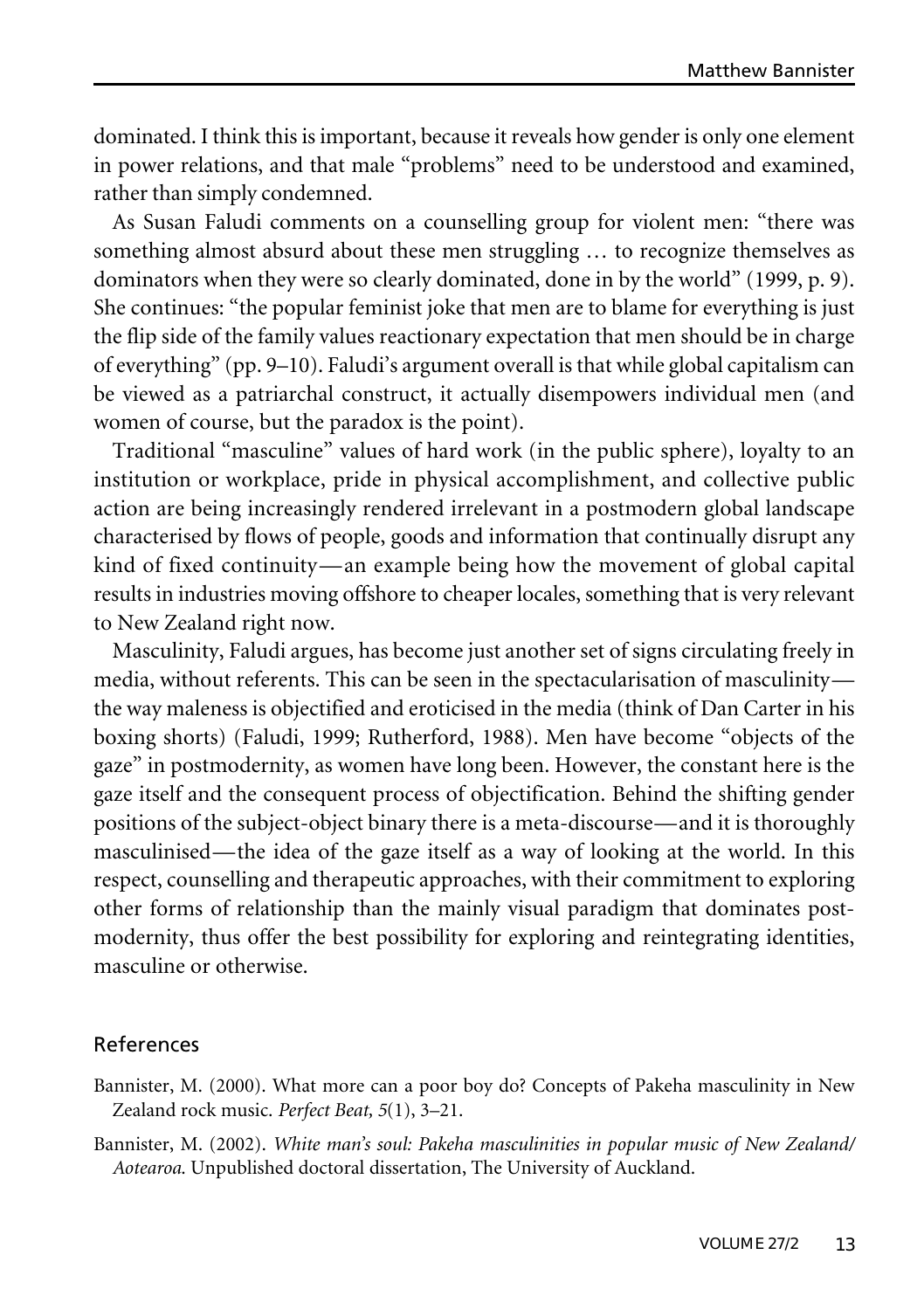- Bannister, M. (2006a). *White boys, white noise: Masculinities in 1980s indie guitar rock*. Aldershot: Ashgate.
- Bannister, M. (2006b). Kiwi blokes: Recontextualising Pakeha masculinities in a global setting. *Genders Online, 42*.
- Baxter, J. K. (1955). *The fire and the anvil: Notes on modern poetry*. Wellington: New Zealand University Press.
- Belich, J. (2001). *Paradise reforged: A history of the New Zealanders from the 1880s to the year 2000*. Auckland: Penguin.
- Bell, A. (2004). "Half-castes" and "white natives": The politics of Mäori-Päkehä hybrid identities. In C. Bell & S. Matthewman (Eds.), *Cultural studies in Aotearoa New Zealand: Identity, space and place* (pp. 121–138). Melbourne: Oxford University Press.
- Benjamin, J. (1978). Authority and the family revisited: Or, a world without fathers? *New German Critique, 13*, 35–57.
- Benjamin, J. (1988). *The bonds of love: Psychoanalysis, feminism and the problem of domination*. New York: Pantheon.
- Bhabha, H. W. (1994). *The location of culture*. New York: Routledge.
- Brennan, T. (2004). *The transmission of affect.* Ithaca: Cornell University Press.
- Brownmiller, S. (1975). *Against our will: Men, women and rape*. New York: Simon & Schuster.
- Butler, J. (1990). *Gender trouble: Feminism and the subversion of identity*. New York: Routledge.
- *Campbell Live*. (2005, April 8). [Television broadcast]. Auckland: TV3.
- Clare, A. (2000). *On men: Masculinity in crisis*. London: Chatto & Windus.
- Coney, S. (1990). *Out of the frying pan: Inflammatory writing 1972–89*. Auckland: Penguin.
- Connell, R. W. (1995). *Masculinities*. Berkeley: University of California Press.
- Connell, R. W. (2000). *The men and the boys.* Cambridge: Polity.
- Crotty, M. (1998). *The foundations of social research: Meaning and perspective in the research process.* St Leonards, NSW: Allen & Unwin.
- Donne, J. (1624). "Meditation XVII", from *Devotions upon emergent occasions*. Retrieved July 20, 2007, from www.ccel.org/d/donne/devotions/devotions.html
- During, S. (Ed.). (1993). *The cultural studies reader*. London: Routledge.
- Faludi, S. (1999). *Stiffed: The betrayal of the American man.* New York: William Morrow.
- Foucault, M. (1984). *The Foucault reader* (Paul Rabinow, Ed.). New York: Pantheon Books.
- Gibbons, P. (2001, November). *Whose history? How dominant narratives are produced and revised*. Paper presented at the "Loaded Canons: Discourse and Power in Aotearoa/New Zealand" conference, Victoria University of Wellington.
- Goode, L., & Zuberi, N.(Eds.).(2004). *Media studies in Aotearoa/New Zealand*. Auckland: Pearson Education.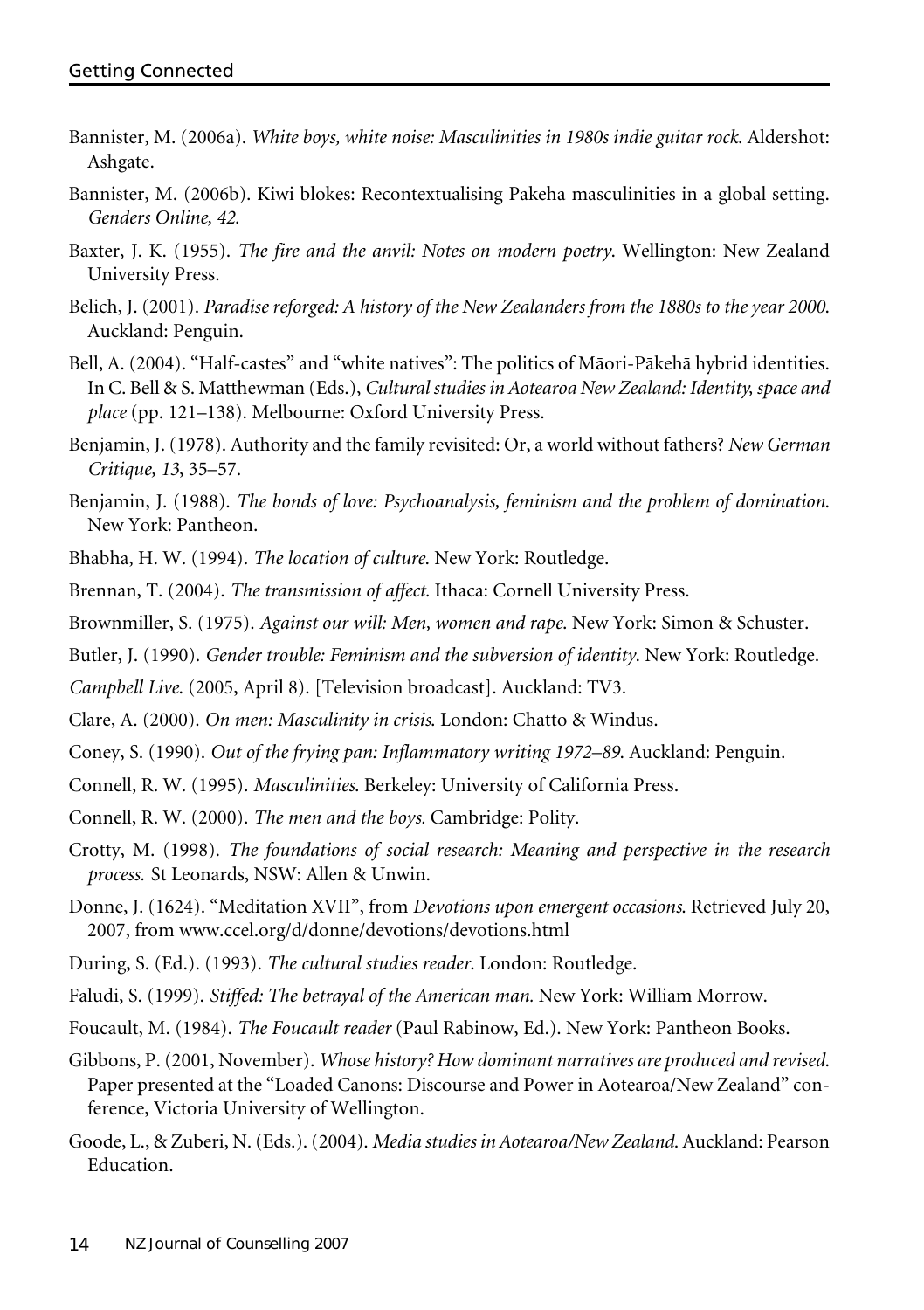- Hall, S. (1996). Introduction. In S. Hall & P. Du Gay (Eds.), *Questions of cultural identity* (pp. 1–17). London: Sage.
- Hebdige, D. (1979). *Subculture: The meaning of style*. London: Methuen.
- Hoggart, R. (1957). *The uses of literacy.* London: Chatto & Windus.
- Holter, Ø. (1995). Family theory reconsidered. In T. Borchgrevink & Ø. Holter (Eds.), *Labour of love: Beyond the self–evidence of everyday life* (pp. 99–131). Aldershot: Avebury.
- Horkheimer, M. (1994). *Critique of instrumental reason* (Matthew J. Connell et al., Trans.). New York: Continuum.
- Humm, M. (1995). *The dictionary of feminist theory*. Hemel Hempstead: Prentice Hall.
- James, B., & Saville-Smith, K. (1994). *Gender, culture and power: Challenging New Zealand's gendered culture* (2nd ed.). Auckland: Oxford University Press.
- King, M. (1985). *Being Pakeha: An encounter with New Zealand and the Maori renaissance*. Auckland: Hodder & Stoughton.
- King, M. (1999). *Being Pakeha now: Reflections and recollections of a white native*. Auckland: Penguin.
- Laing, R. D. (1965). *The divided self: An existential study in sanity and madness*. London: Penguin.
- Law, R., Campbell, H., & Schick, R. (1999). Introduction. In R. Law, H. Campbell, & J. Dolan (Eds.), *Masculinities in Aotearoa/New Zealand* (pp. 13–35). Palmerston North: Dunmore.
- Lecky, P. (1945). *Self-consistency: A theory of personality*. New York: Island Press.
- Longhurst, R., & Wilson, C. (1999). Heartland Wainuiomata: Rurality to suburbs, black singlets to naughty lingerie. In R. Law, H. Campbell, & J. Dolan (Eds.), *Masculinities in Aotearoa/New Zealand* (pp. 215–228). Palmerston North: Dunmore.
- Mulgan, J. (1960). *Man alone*. Hamilton: Paul's Book Arcade. (Original work published 1939.)
- Perry, N. (1994). *Dominion of signs: Television, advertising and other New Zealand fictions*. Auckland: Auckland University Press.
- Perry, N. (1998). *Hyperreality and global culture.* New York: Routledge.
- Phillips, J. (1987). *A man's country? The image of the pakeha male: A history*. Auckland: Penguin.
- Purkey, W. W., & Novak, J. (1984). *Inviting school success: A self-concept approach to teaching and learning* (2nd ed.). Belmont, CA: Wadsworth Publishing.
- Rayner, P., Wall, P., & Kruger, S. (2004). *Media studies: The essential resource*. London: Routledge.
- Real, T. (1997). *I don't want to talk about it: Overcoming the secret legacy of male depression*. New York: Scribner.
- Rutherford, J. (1988). Who's that man? In R. Chapman & J. Rutherford (Eds.), *Male order: Unwrapping masculinity* (pp. 21–67). London: Lawrence & Wishart.
- Sedgwick, E. (1985). *Between men: English literature and male homosocial desire*. New York: Columbia University Press.